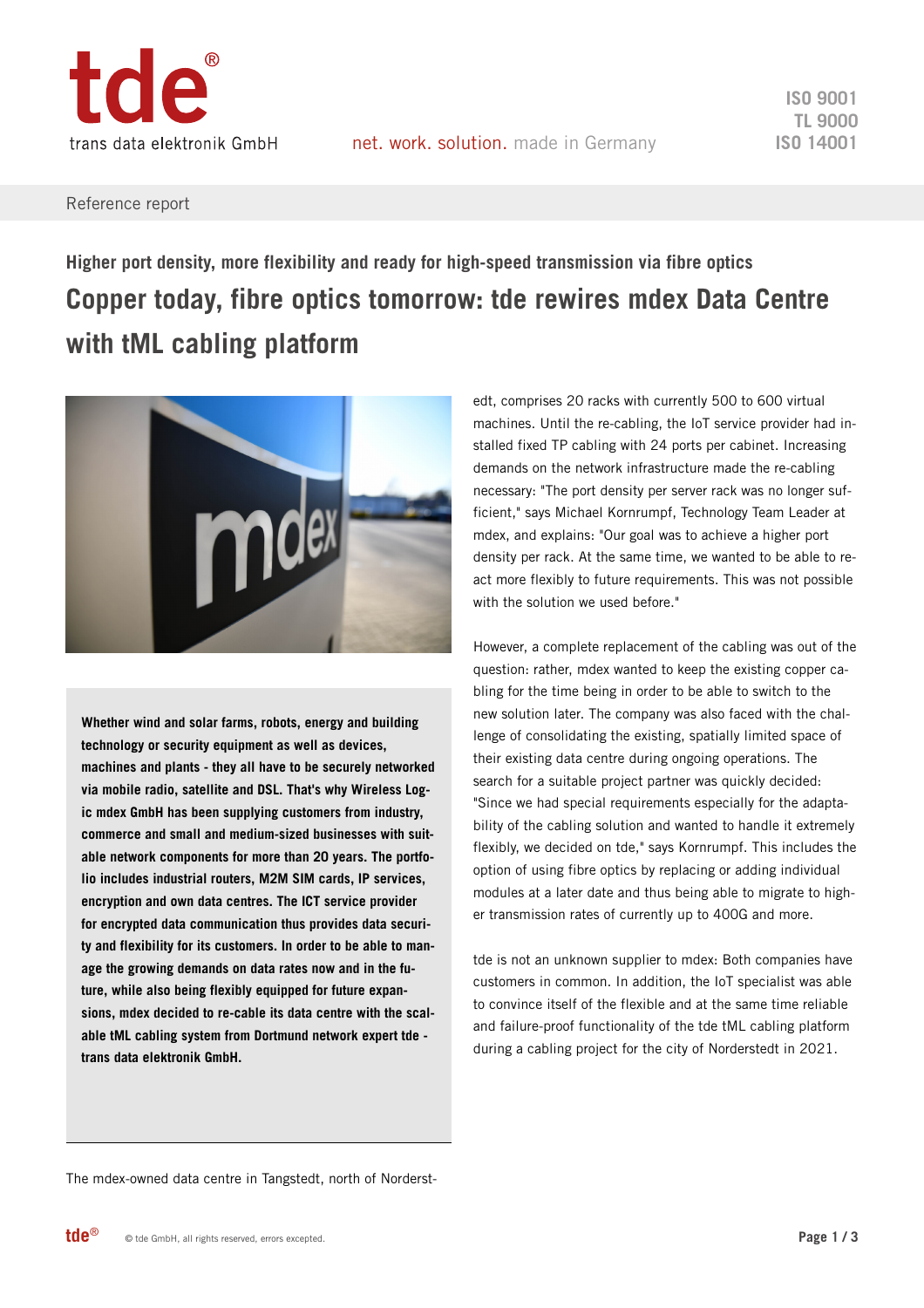

**ISO 9001 TL 9000 ISO 14001**

## Reference report



For more than 20 years, mdex GmbH has been supplying customers from industry, commerce and SMEs with suitable network components. The portfolio includes industrial routers, M2M SIM cards, IP services, encryption and its own data centres. The ICT service provider for encrypted data communication thus provides data security and flexibility for its customers.

#### **Order for tde**

After mdex had placed the order with tde, the Dortmund-based network specialists visited the site to get a precise picture and took measurements of the length of the premises. tde took over the entire project, from conception to implementation with plug-and-play to installation and acceptance measurement on site. The network expert designed the backroom cabling in the raised floor. The implementation was quite challenging: the tde network experts had to connect 672 ports in the shortest installation time. To do this, they established 48 high-performance and reliable port connections from a concentrator to each of seven individual cabinets. The tML cabling system with TP modules was used. The patented and modular cabling system consists of the three key components module, trunk cable and rack mount enclosure and scores with high packing density for copper cabling on one height unit. On a 19-inch height unit, 48 x RJ45 ports can be accommodated with a very slim cable volume. At the heart of the tML system at mdex are high-performance direct wiring modules: They can be used to connect at least six ports with 10GbE at once. Eight tML TP modules can be accommodated on one height unit of the tML

#### module rack.

After tde had taken the measurements, the network specialist completely prefabricated the trunk cables and factory-labelled them on both sides according to customer specifications. All system components are 100 per cent manufactured by tde at its state-of-the-art production site in Germany. They are also pre-assembled and tested there so that they can be laid and connected very quickly on site simply by plug-and-play. "Our installation team laid the trunks completely and carried out the acceptance measurement on site," says Elmar Herwig, Sales Consultant at tde. With the tML system platform, mdex has not only achieved the desired higher port density, but also remains prepared for increasing requirements: "The flexibility of the cabling platform and its modules means that a later exchange to fibre optic modules can be realised without any problems that is a clear advantage, with which we also ensure the future security of the investment," says Kornrumpf and Herwig adds: "Thanks to the tML platform, mdex can migrate to higher transmission rates at any time - no matter what data rates the customer wants to achieve." This is made possible by the modular design of the tML system, thanks to which changes can be made at any time and individual components can be replaced, systems can be converted and expanded, rewiring can be carried out, the same components can be reused or parts of the system can be quickly dismantled. "The customer benefits from the true plug-and-play of our solution - in other words, if he plans to switch from copper to fibre optics in a few years, he can take our components and simply reuse them elsewhere. This is sustainability and investment protection that no other cabling platform offers in this form," says Herwig.